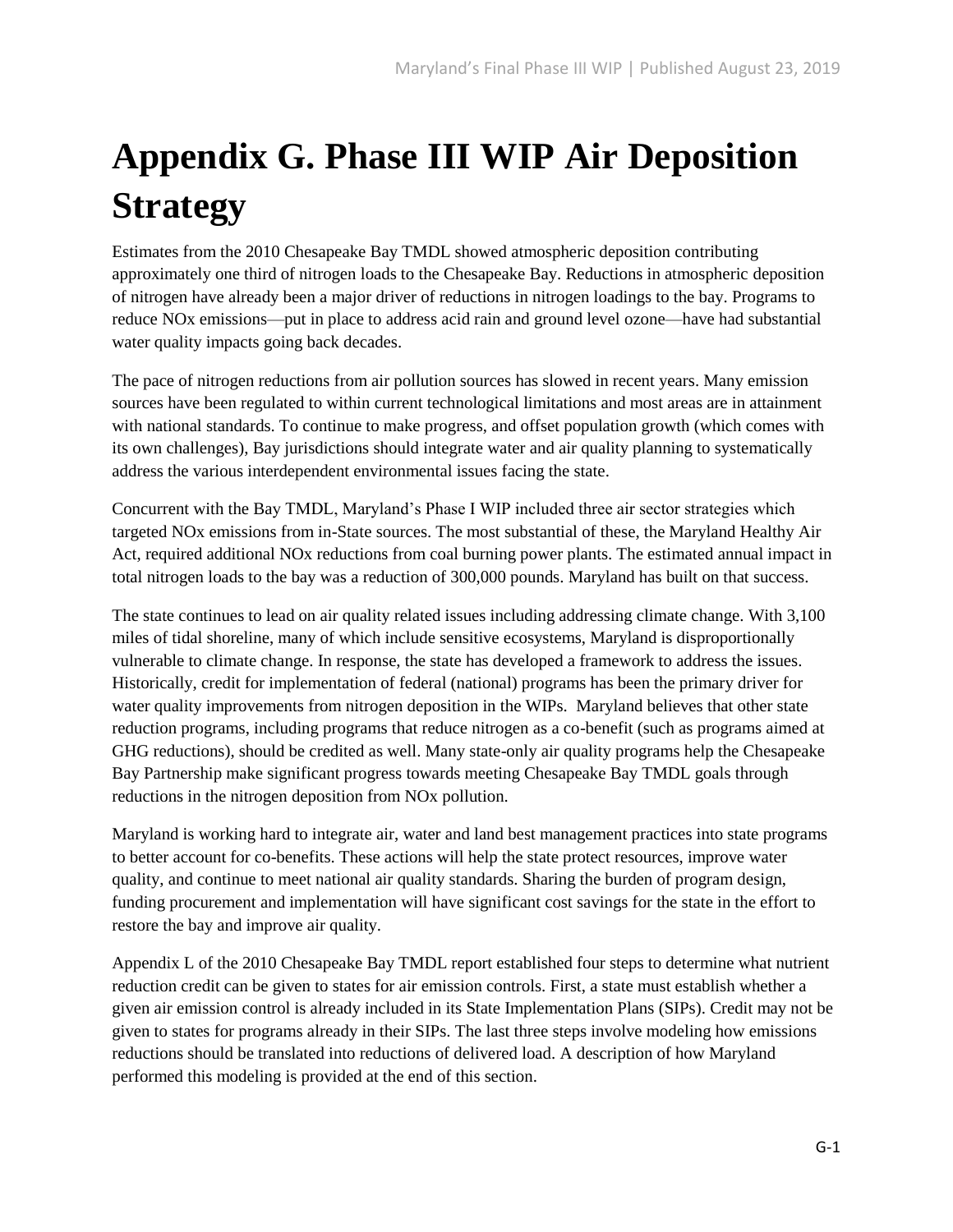Listed below are eight strategies with the potential to reduce atmospheric deposition of nitrogen to the bay and its watershed. These strategies are preliminary, and reductions are not being applied to Maryland's WIP at this time. While bay restoration is not the primary driver for any of these efforts, the water quality benefit of successful implementation would be substantial. Of these strategies, only Air Strategy 1, Maryland's 2016 126 Petition to EPA, has a calculated nitrogen load reduction at this time. For this and for Air Strategy 6, Maryland will not claim reductions toward its WIP. As the petitions explain, the reductions should already be occurring based on power plants in upwind states operating their emissions controls in accordance with the Clean Air Act. As such, according to the Atmospheric Deposition crediting process established under the Chesapeake Bay TMDL, these reductions cannot be given as WIP credit for any particular state. Maryland is including them as narrative strategies in the WIP to highlight their potential impact as drivers of water quality improvement.

As part of the adaptive management strategy in the Phase III WIP, Maryland will look to expand this list and better estimate potential co-benefits, including a creditable reduction in nitrogen loads to tidal waters of the bay. Many of the practices that are used in each of these strategies will be the same as those used in the other listed strategies, so in quantifying the benefits, it will be important to avoid double-counting reductions.

## **Air Strategy 1: Maryland's 2016 126 Petition to EPA**

Maryland petitioned EPA in 2016, pursuant to section 126(b) of the Clean Air Act, to abate emissions from 36 power plants in five upwind states that are not running their existing control equipment effectively on days that the controls are needed most for NOx reductions. In 2018, EPA denied this petition; however, Maryland is now seeking judicial review in the United States Court of Appeals for the D.C. Circuit. Maryland has estimated that the actions requested in the complaint would result in NOx emissions reductions of 38,700 tons per year, leading to nitrogen deposition reductions in the bay watershed of 3.4 million pounds per year, resulting in a total nitrogen reduction of 263,000 pounds per year to tidal waters of the bay (this includes delivered loads to the bay and nitrogen deposited on the bay surface). As this reduction is based on the correct application of federal Clean Air Act regulations, these reductions cannot be credited toward Maryland's WIP.

## **Air Strategy 2: Greenhouse Gas Reduction Act**

In 2009, Maryland passed the Greenhouse Gas Reductions Act which calls for a 25% reduction in greenhouse gas emissions by 2020 from a 2006 baseline. In 2016, the Maryland general assembly passed an update to the law requiring a 40% reduction by 2030. Maryland is on target to exceed the 2020 emission reduction goal and is currently engaged in modeling for the 40 by 30 Plan. Potential programs to be part of the 2030 GGRA Plan include EmPower Maryland, CARES, RGGI, numerous transportation measures, enhanced forest and soil management initiatives, and land use development programs like smart growth. Several of the programs are described below. Preliminary results indicate that Maryland will meet 2030 goals. Meeting the goals of the 2030 GGRA Plan will have significant co-benefits for the bay.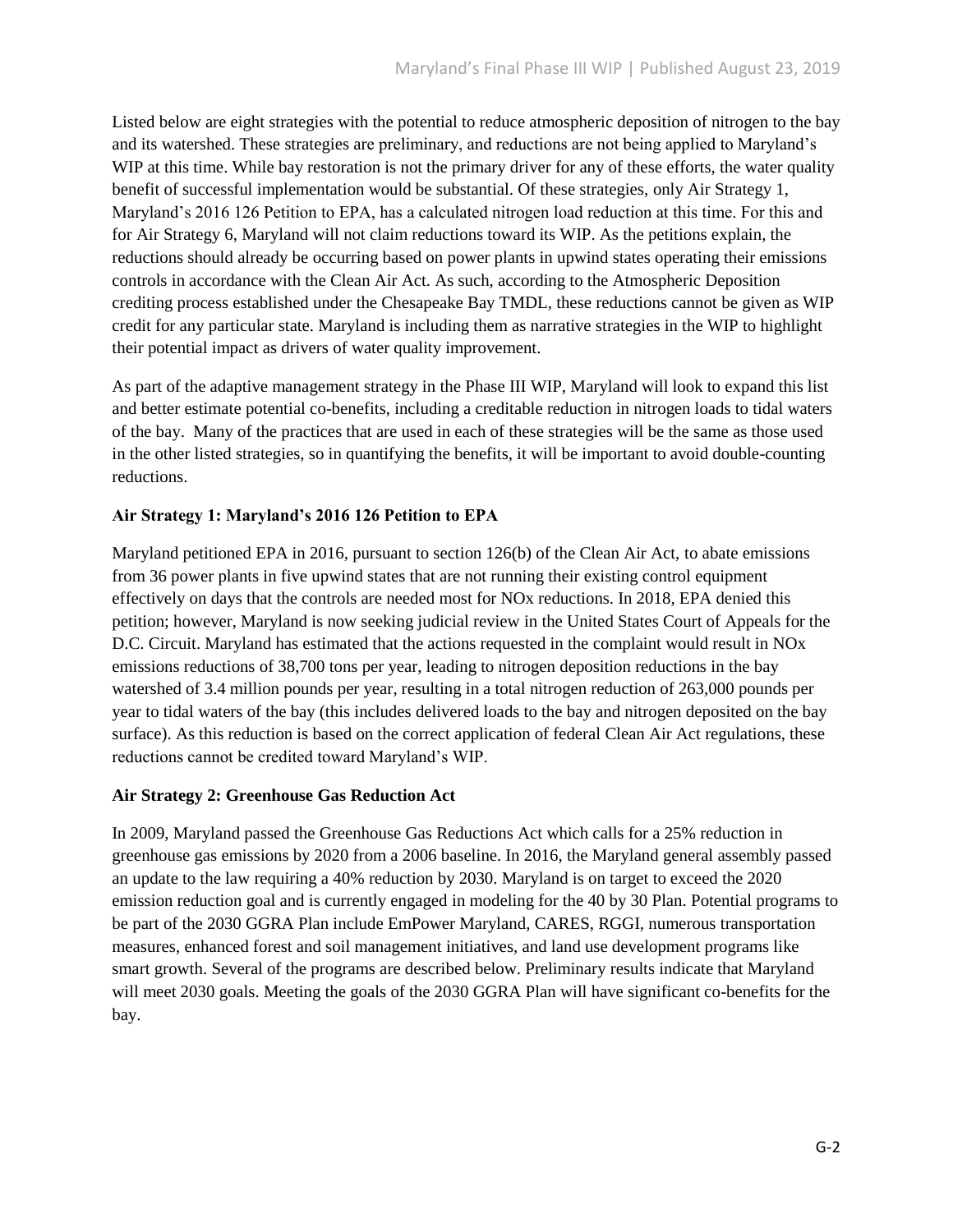## **Air Strategy 3: Regional Greenhouse Gas Initiative**

The Regional Greenhouse Gas Initiative (RGGI) is a cooperative effort by Maryland and eight other eastern states to reduce CO2 emissions from the electricity generation sector. Maryland joined RGGI in 2007, and its participation is managed by MDE. Secretary Grumbles chairs the program. RGGI is a "cap and invest" program with a declining emissions cap (2.5% per year) until 2020, and another 30% from 2020 to 2030. Modeling indicated that Maryland EGUs coal consumption decreased by 39% from 2017 through 2031. The reduction efforts necessary to meet the cap will significantly reduce NOx emissions1. Many of the practices covered by the RGGI are the same as those used in the 40 by 30 Plan.

## **Air Strategy 4: Clean and Renewable Energy Standard (CARES)**

The Clean and Renewable Energy Standard (CARES) is a strategy to reduce greenhouse gas emissions from electricity generation. The program requires that an increasingly large share of Maryland's electricity be generated by zero- and low-carbon resources. CARES would build upon the existing Renewable Portfolio Standard (RPS), and require that 100% of Maryland's electricity come from clean sources by 2040. CARES would draw upon a broad set of clean energy technologies to achieve Maryland's clean energy goals at lowest cost.

## **Air Strategy 5: Transportation Initiatives**

To address mobile source emissions, Maryland participates in the Transportation Climate Initiative with the goal of developing the clean energy economy and reducing greenhouse gas emissions in the transportation sector. Maryland is a member of the multi-state zero-emission vehicle (ZEV) Task Force and has a goal of having 60,000 ZEVs on the road by 2020 and 300,000 ZEVs on the road by 2025. The Maryland Clean Cars Program, adopted in 2007, commits the state to follow California's Low Emission Vehicle Standards.

## **Air Strategy 6: Maryland's 2019 Petition to the Ozone Transport Commission**

In May 2019, Maryland petitioned the Ozone Transport Commission (OTC) under Section 184c of the Clean Air Act (CAA) to make recommendations for additional NOx emission control requirements on several coal-fired energy generating units (EGU) in Pennsylvania. The coal fired EGUs significantly contribute to ozone formation in Maryland and other downwind states. The results of air dispersion modeling indicate that the coal fired EGUs in Pennsylvania with existing control equipment are not being operated in an optimal manner during the summer ozone season causing significant NOx impacts in Maryland. This analysis is very similar to the 126 petition analysis which indicated that significant nitrogen reductions would occur with optimization of EGUs upwind of the bay. As this reduction is based on the correct application of federal Clean Air Act regulations, these reductions cannot be credited toward Maryland's WIP.

## **Air Strategy 7: Maryland EmPOWER Energy Efficiency Program**

Maryland EmPower charges electricity customers a monthly fee to fund programs designed to reduce energy consumption through energy efficiency and curb power sector emissions. Programs eligible for funding include lighting and appliance rebates for homeowners, energy efficiency services for industrial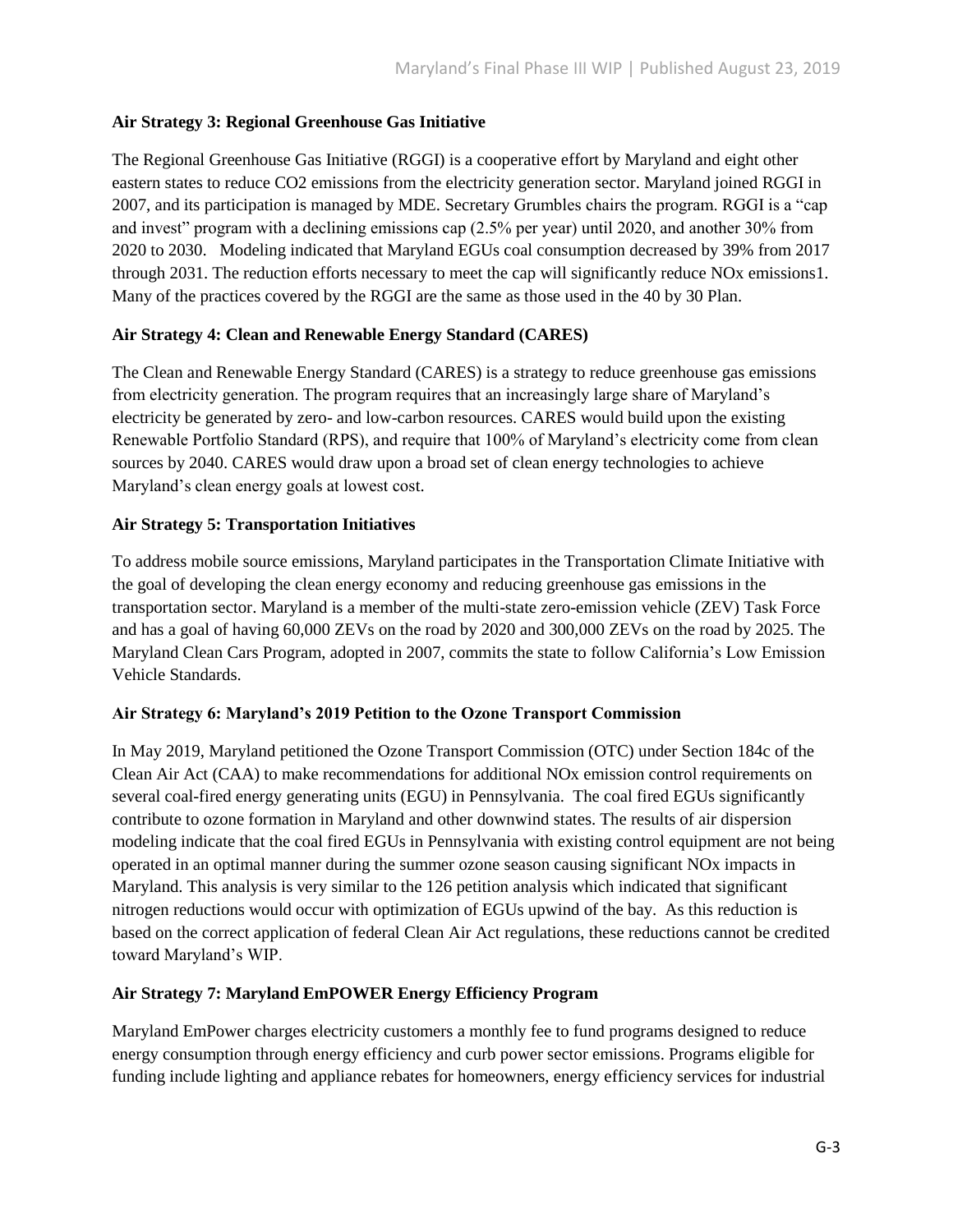facilities, home energy assessments, and various other types of incentives. This program was put in place in 2008.

## **Air Strategy 8: Volkswagen Clean Air Act Civil Settlement for Diesel Vehicles**

On September 18, 2015, the EPA issued Notice of Violation of the Clean Air Act to Volkswagen alleging that their model year 2009-2015 diesel cars were equipped software that circumvents EPA emissions standards for NOx. Approximately 16,000 vehicles in the Maryland had "defeat devices" installed. The "defeat devices" increased vehicle emissions of NOx, resulting in adverse effects on air quality. In 2016, a Partial Consent Decree was issued establishing a trust of \$2.925 billion to fully remediate the excess NOx emissions from the vehicles. Maryland is eligible for \$75.7 to implement NOx mitigation projects.

On August 1, 2018, Maryland released its draft "Volkswagen Mitigation Plan" that focuses on reducing NOx emissions with the VW funds. Maryland is targeting high emitting sectors that are projected to grow through the next decade or longer. This will help Maryland make progress towards meeting air and water quality goals for many years to come.

## A Simplified Method for Quantifying Nitrogen Loads from Air Deposition

Modeling ambient air quality impacts can be complex, usually requiring sophisticated dispersion models and extensive data inputs. Maryland uses computationally intense air quality models to examine dispersion, meteorology, and photochemical processes for SIP development and analysis. States and jurisdictions need a more basic tool to assess the air quality impacts of individual programs outside of SIP development, in particular when integrating air, water and land management co-benefits. The methods described below could provide planners with an alternative methodology for evaluating co-benefits of airborne NOx reduction programs when complex dispersion models are not available.

Local and regional NOx reductions result in reduced nitrogen deposition to the land and ultimately to the water. In the case of the Chesapeake Bay Watershed, atmospheric deposition contributes more than a third of all nitrogen loads to tidal waters. Maryland is developing methodologies to capture the cobenefits of existing air pollution reduction programs and quantify the benefits of future/additional programs to earn credit for their WIP III obligations.

Maryland's approach to evaluate water quality benefits from air quality improvement programs and initiatives uses the CMAQ and the Phase 6 watershed models3. Maryland uses CMAQ scenario outputs to calculate the magnitude of the change in nitrogen deposition by county due to specific programs and initiatives, and then uses Phase 6 land-use specific sensitivities and transport factors to quantify edge-oftide nitrogen loads.

Our approach allows us to determine the spatial impact of a NOx reduction program within the bay watershed. The only input required is the change in NOx deposition occurring as a result of that program(s). The land-use specific sensitivities and transport factors can be aggregated to approximately determine edge-of-tide nitrogen loads. For example, if a program resulted in an annual NOx deposition reduction to the watershed of 100 pounds, it is estimated, based on transport and attenuation factors, that approximately 96% of the nitrogen is attenuated by the land and river transport and 4% enters the bay (between 2-5 pounds based on the location of the deposition reduction).